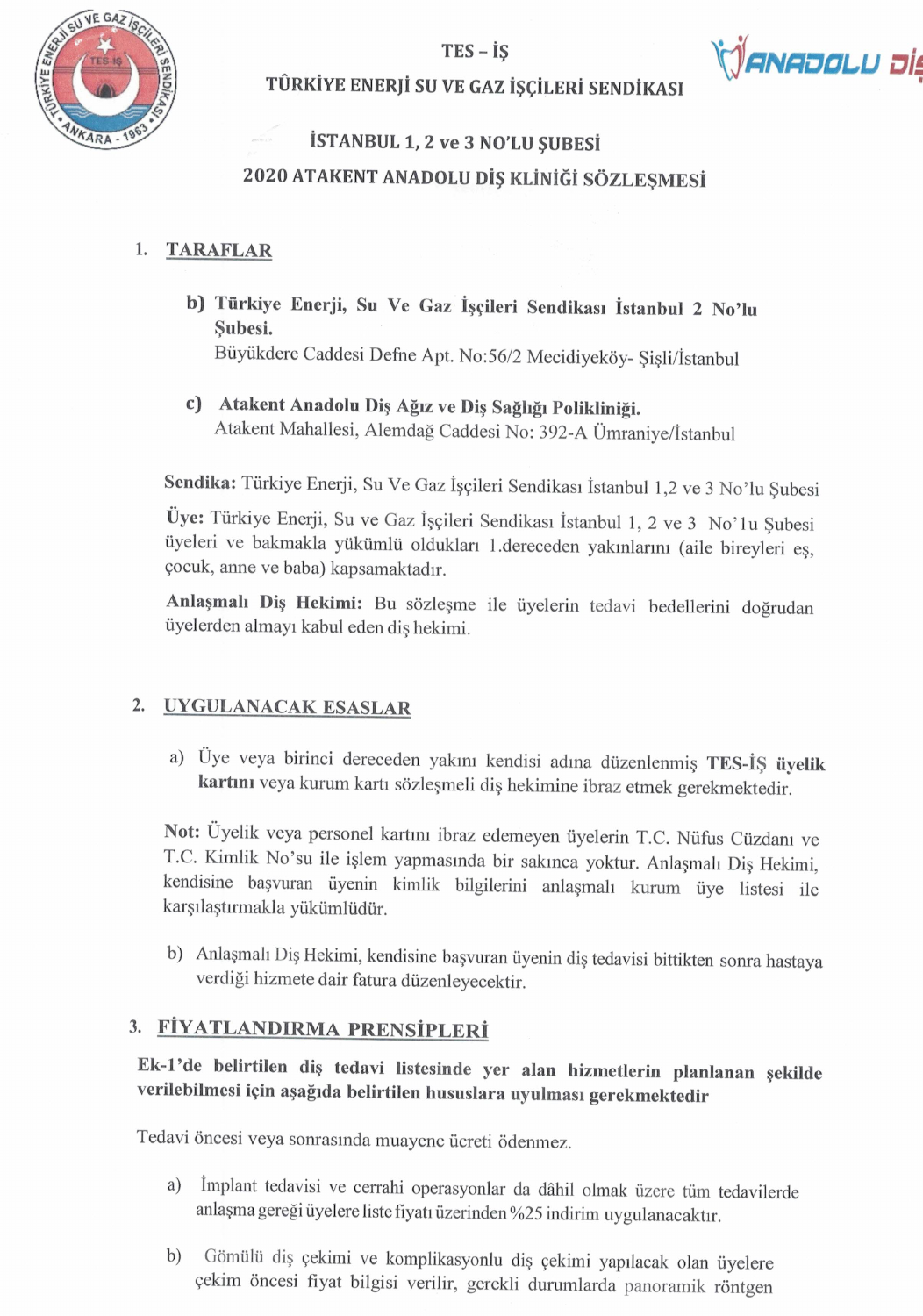çektirilebilir.

Tedavisi biten hastaya düzenlenecek olan faturanın üzerinde diş hekiminin adi,  $\mathcal{C}$ ) soyadı, diploma numarası, kurum kaşesi ve düzenleyenin imzası bulunmalıdır.

d) Anlaşmalı Diş Hekimi üyelerden anlaşmalı tutarlar dışında bir fark ücreti talep

## 4. SÖZLESMENIN FESHİ

Diş hekimi veya anlaşmalı kurumdan herhangi birinin bu sözleşmede belirtilen esaslara uygun hareket etmediğinin tespit edilmesi halinde taraflar sözleşmeyi tek taraflı feshetme hakkına sahiptir. Sözleşme taraflarca 15 gün önce bildirimde bulunmak şartı ile her zaman

Dt. ILKER @himi Dip. No: 4190/962



# TEDAVİ FİYATLARI